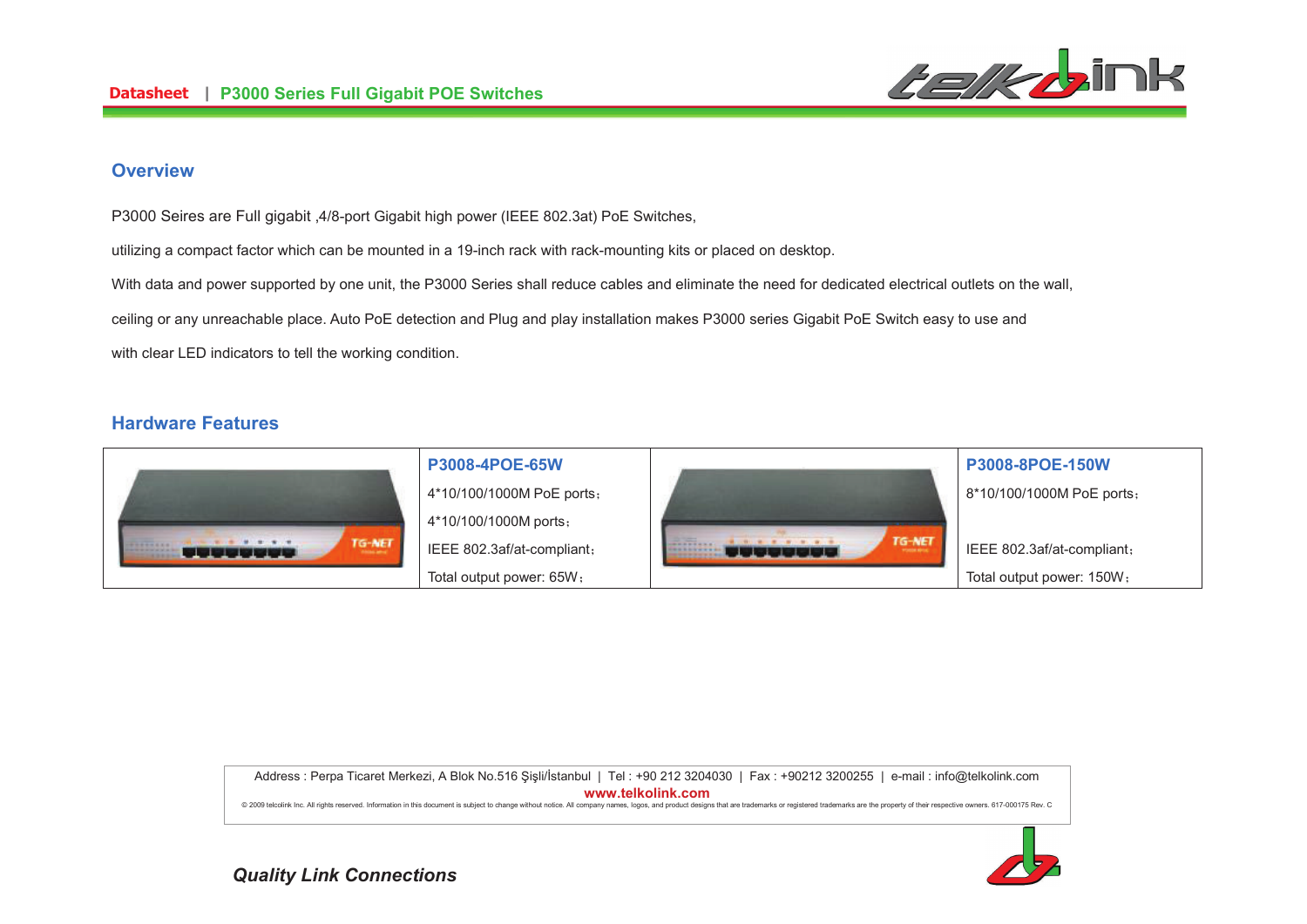#### **-- P3000 Series Full Gigabit POE Switches**



### **Characteristics**

- n **P3008-4POE-65W**:Max output power: 65W, supports at most 4\* 802.3af-compliant powered devices(single port output power: 15.4W) or 2\*802.3at-compliant powered devices(single port output power:30W);
- n **P3008-8POE-150W**:Max output power: 150W, supports at most 8\* 802.3af-compliant powered devices(single port output power: 15.4W) or 4\*802.3at-compliant powered devices(single port output power:30W);
- nCompatible with both IEEE802.3at(30W) and IEEE802.3af(15.4W), can supply power to PDs under these two standards;
- nTransmitting electrical power together with data through a single network cable, free of power lines;
- nAutomatically detect and supply power to IEEE802.3at and IEEE 802.3af compliant powered devices(PDs);
- n Advanced SAFC function, only supply power to IEEE 802.3af/at compliant PDs, no worry about damaging other private standard PoE devices or devices without PoE function;
- nSupport port power supply prioritization, guarantee the continuous power supply of key nodes;
- n Up to 100m network cable transmitting distance, support flexible network expansion without power line deployment concerns. Users can freely fix their wireless APs, IP cameras or other end devices on the wall or ceiling;
- nBuilt-in PSE power supply module, plug-and play design, easy to install;
- nHigh security performance defending against power surge;
- n Support short-circuit protection function, the switch will automatically start short-circuit function and cut off the power supply when there is high-current or other power failures, which can efficiently defend against device damage or network failures caused by line fault or wrong installation;
- nEnergy-saving green design, support auto-switch to standby mode and auto-detect cable length. It will stay in standby mode and save the power when

the port is disconnected , or provide a lower transmission power when the network cable is less than 10m.

Address : Perpa Ticaret Merkezi, A Blok No.516 Şişli/İstanbul | Tel : +90 212 3204030 | Fax : +90212 3200255 | e-mail : info@telkolink.com **%%%&-&'**@ 2009 telcolink Inc. All rights reserved. Information in this document is subject to change without notice. All company names, logos, and product designs that are trademarks or registered trademarks are the property of th



**Quality Link Connections**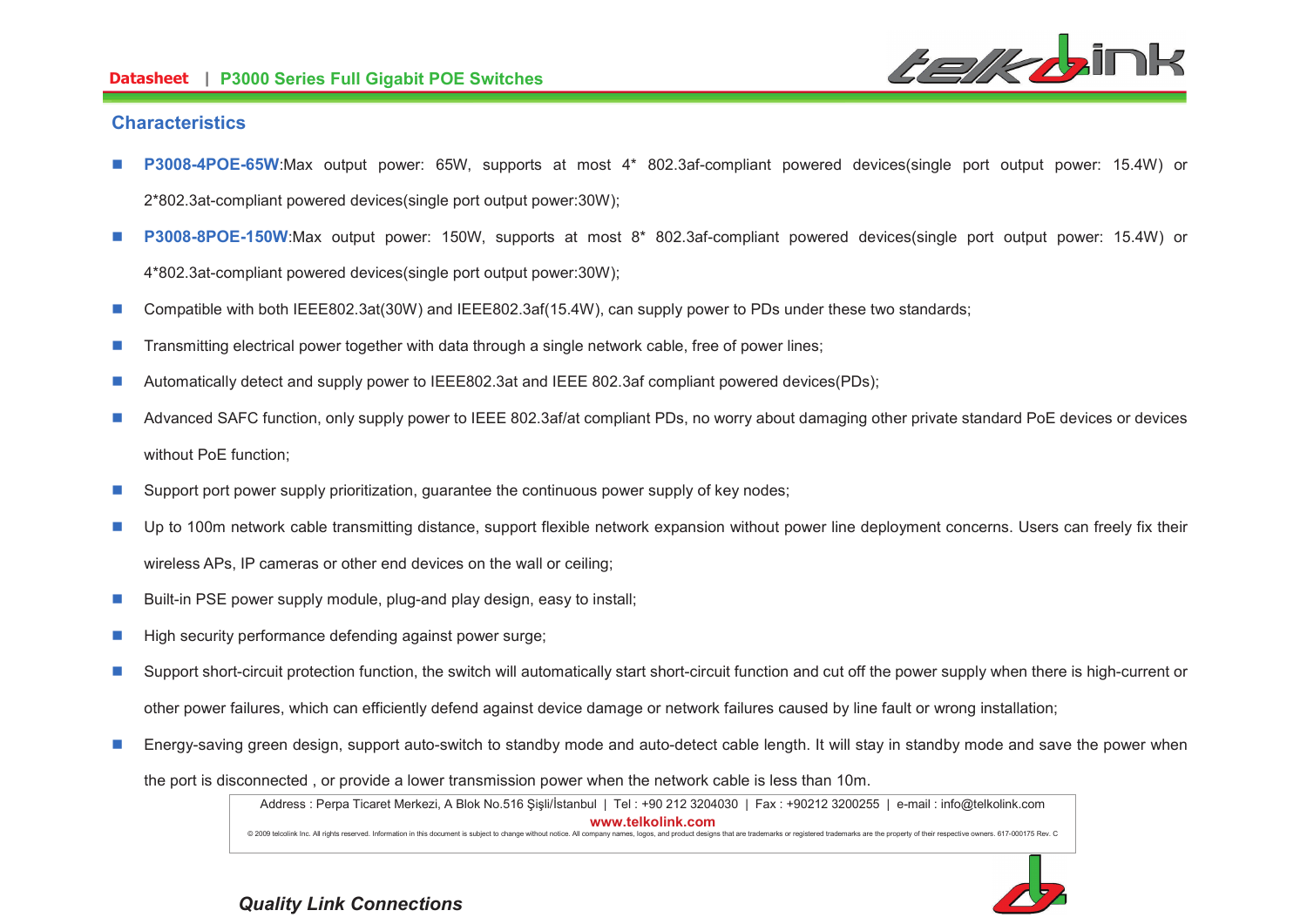

# **Product Specifications**

| <b>Item</b>                    | P3008-4POE-65W                                       | P3008-8POE-150W                      |
|--------------------------------|------------------------------------------------------|--------------------------------------|
| <b>Fixed Ports</b>             | 4*10/100/1000M PoE ports;                            | 8*10/100/1000M PoE ports ;           |
|                                | 4*10/100/1000M ports;                                |                                      |
| <b>PoE</b> standards           | IEEE802.3af/at                                       | IEEE802.3af/at                       |
| Max Output Power(single port)  | 30W                                                  | 30W                                  |
| <b>Total Power Consumption</b> | 65W                                                  | 150W                                 |
| PoE Pin-out                    | $1/2(+)$ , $3/6(-)$ ; Customized $4/5(+)$ , $7/8(-)$ |                                      |
| <b>Switching Capacity</b>      | ≥16Gbps                                              |                                      |
| <b>Forwarding Mode</b>         | Full wire-speed storage and forwarding               |                                      |
| <b>Forwarding Rate</b>         | 10M: 14880pps/port                                   |                                      |
|                                | 100M: 148809pps/port                                 |                                      |
|                                | 1000M: 1488095pps/port                               |                                      |
| <b>Operation Temperature</b>   | $-20\nthicksim50^{\circ}C$                           |                                      |
| <b>Storage Temperature</b>     | $-40-70$ °C                                          |                                      |
| <b>Operation Humidity</b>      | 10%~90%(non-condensing)                              |                                      |
| <b>Storage Humidity</b>        | $5\% \sim 95\%$ (non-condensing)                     |                                      |
| <b>Dimensions</b>              | 280 (L)*180(W)*44(H)mm                               |                                      |
| <b>Input Power Supply</b>      | AC: $90 \sim 264V/50 \sim 60Hz/65W$                  | AC: $90 \sim 264V/50 \sim 60Hz/150W$ |
| Weight                         | $<$ 1.5 $Kg$                                         | 2Kg                                  |
| <b>LED</b> Indicator           | Power, Link/Act, PoE Status                          |                                      |
| <b>Energy Saving</b>           | Comply with "EEE" Energy Efficient Ethernet          |                                      |
| <b>Standards and Protocols</b> | IEEE 802.3af, Power Over Ethernet                    |                                      |
|                                | IEEE 802.3at, Power Over Ethernet Plus               |                                      |
|                                | IEEE 802.3u, 100BASE-TX                              |                                      |

Address : Perpa Ticaret Merkezi, A Blok No.516 Şişli/İstanbul | Tel : +90 212 3204030 | Fax : +90212 3200255 | e-mail : info@telkolink.com **%%%&-&'**

@ 2009 telcolink Inc. All rights reserved. Information in this document is subject to change without notice. All company names, logos, and product designs that are trademarks or registered trademarks are the property of th